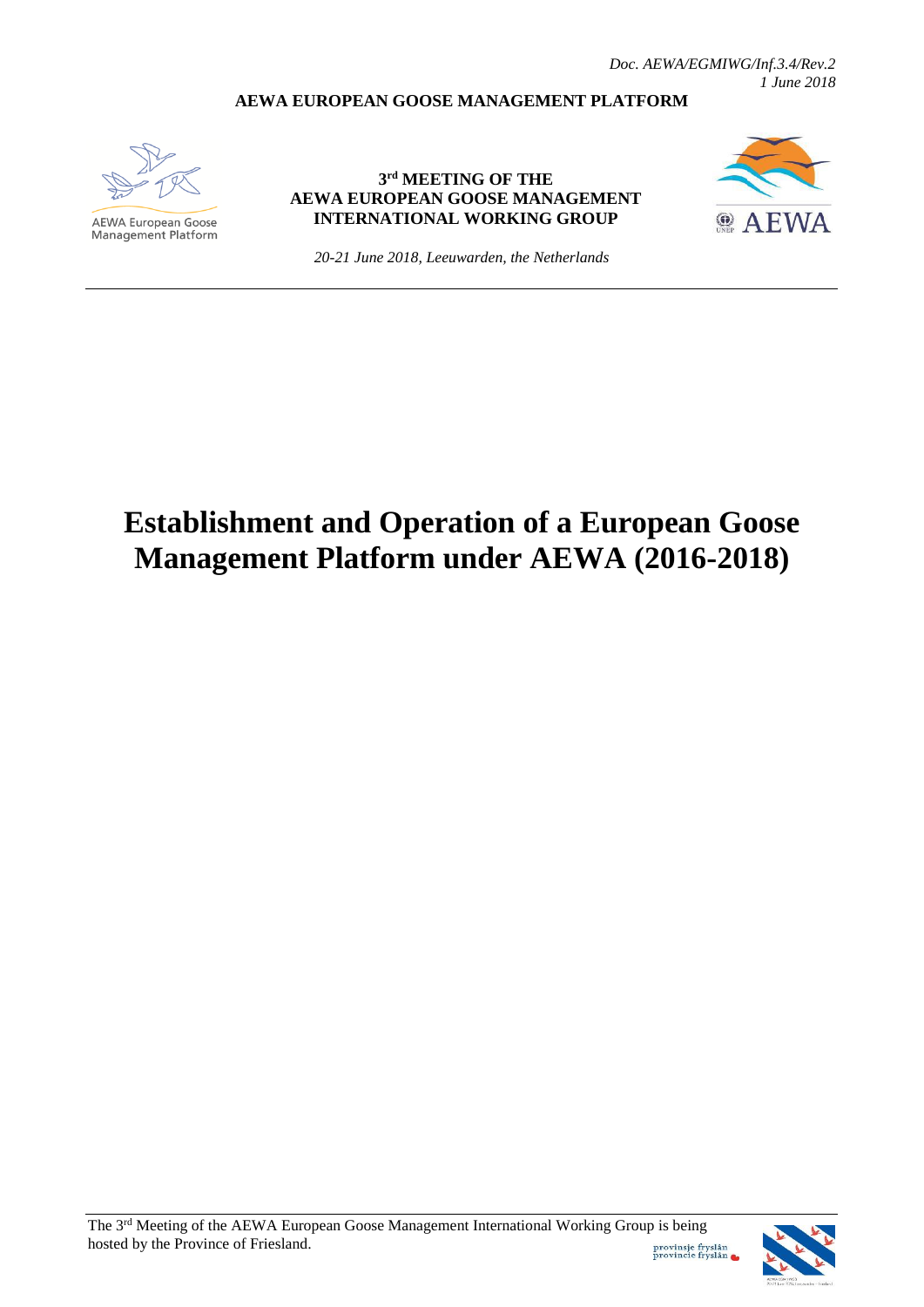

#### **INTER-GOVERNMENTAL MEETING ON THE ESTABLISHMENT OF A EUROPEAN GOOSE MANAGEMENT PLATFORM UNDER THE AUSPICES OF AEWA**

*11 – 12 May 2016, Paris, France*

## **ESTABLISHMENT AND OPERATION OF A EUROPEAN GOOSE MANAGEMENT PLATFORM UNDER AEWA (2016-2018)**

## **Introduction**

The African-Eurasian Migratory Waterbird Agreement (AEWA) provides for the conservation as well as the sustainable use of the migratory waterbird populations it covers. Addressing the conservation and management of declining as well as growing goose populations in Europe calls for a coordinated flyway approach amongst all range states concerned. To facilitate and implement such an approach, it is suggested to establish a European Goose Management Platform under AEWA as called for by the AEWA Parties through Resolution 6.14.

This document outlines the suggested scope and institutional structure of the Platform as well as timelines for implementation of the various envisaged steps and funding needs. The document will serve as the basis for the discussions between range states at the meeting on the establishment of the Platform on 11-12 May 2016 in Paris, France.

#### **Action Requested from the Range States**

Range states are requested to review the document and to consider the suggested institutional and financial arrangements linked to running such an initiative, which are to be agreed at the meeting.

The Inter-governmental Meeting on the Establishment of a European Goose Management Platform under the Auspices of AEWA is being hosted by the French Ministry of Environment, Energy and the Sea.

 $\_$  , and the set of the set of the set of the set of the set of the set of the set of the set of the set of the set of the set of the set of the set of the set of the set of the set of the set of the set of the set of th

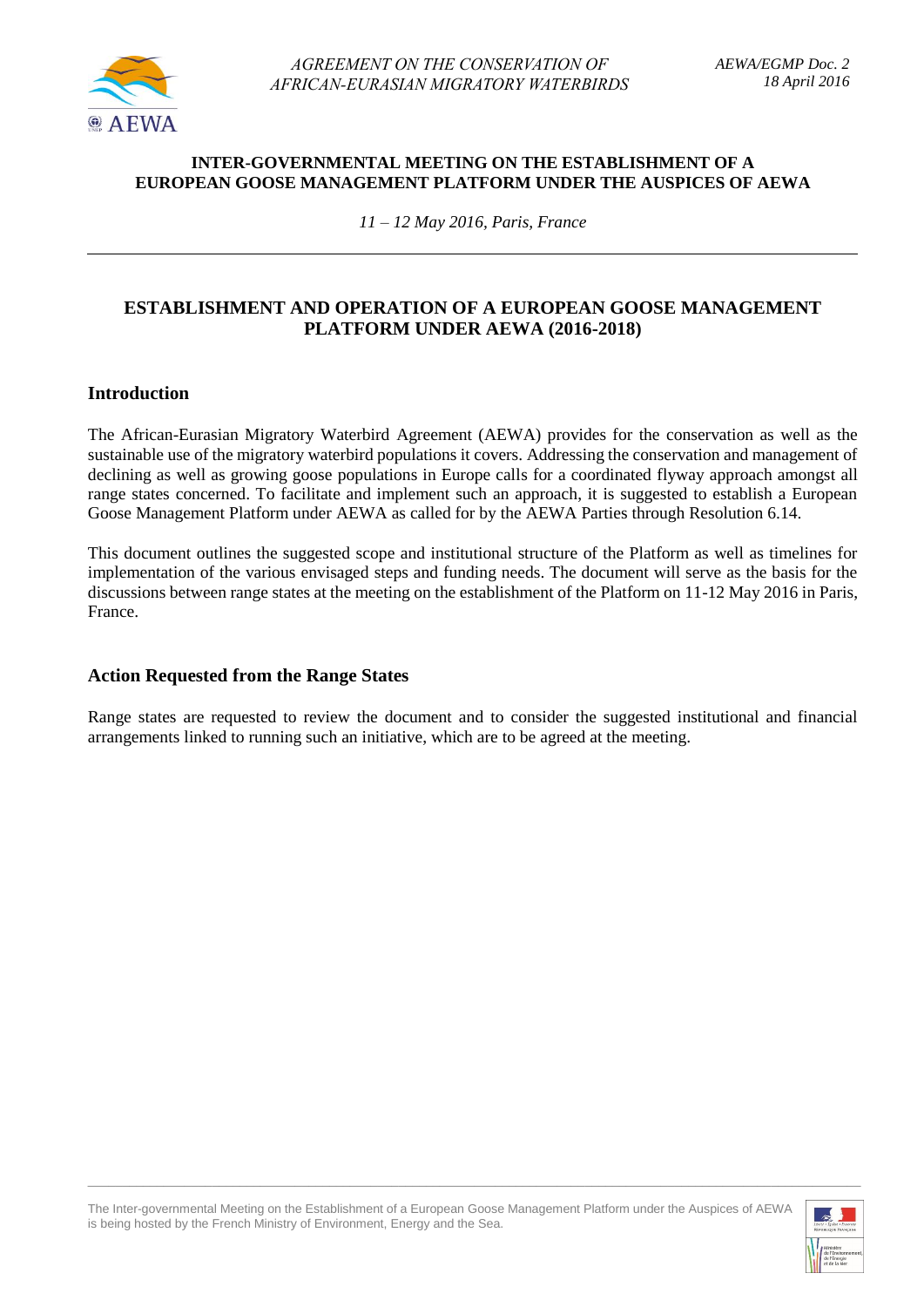## **ESTABLISHMENT AND OPERATION OF A EUROPEAN GOOSE MANAGEMENT PLATFORM UNDER AEWA (2016-2018)**

#### **Table of Contents**

| 2. Goal, Structure and Process Workflow of the European Goose Management Platform (EuroGMP)3 |  |
|----------------------------------------------------------------------------------------------|--|
|                                                                                              |  |
|                                                                                              |  |
|                                                                                              |  |
|                                                                                              |  |

#### <span id="page-2-0"></span>**1. Background and Justification**

The increasing impact caused by migratory and sedentary goose populations to economic activities and natural ecosystems in Europe has been a reason of concern for many governments. Dealing with this challenge at local or national level would bring very limited or no solutions and it is becoming increasingly clear that such flyway-wide issues require major international flyway coordination to deliver effective resolutions on international, and through national to regional and local levels.

As geese have benefitted from the abundance of food provided by intensive agriculture, so growing populations are increasingly reducing some crop yields, impacting on other biodiversity, elevating airport airstrike risk and causing health and nuisance issues in urban areas. However, it is recognised that, at the same time, geese are an integral part of the ecosystems they occur in and, as such, are vital for the provision of ecosystem services. Geese are also of enormous societal value, whether as cultural objects of pleasure and wonder or the basis for hunting ecosystem services. In addition, certain goose populations which remain open for harvest have transgressed into an unfavourable conservation status, which means that some form of regulation of taking and changes to other forms of management may be necessary to re-establish their former abundance and distribution.

In short: the resolution of current societal conflicts created by goose abundance requires structured decisionmaking, as well as coordinated interventions – in particular as all migratory goose populations move between multiple countries during their annual cycles.

In order to address the goose management challenges in Europe and to address the need of a structured and coordinated decision-making and implementation process, the Contracting Parties to AEWA, through Resolution 6.4 adopted by the 6<sup>th</sup> Session of the Meeting of the Parties (AEWA MOP6) on 9-14 November 2015, have requested the UNEP/AEWA Secretariat to facilitate the establishment of a European multispecies goose management platform and subsequent process to address the sustainable use of goose populations, targeting as a matter of priority, Barnacle Goose (*Branta leucopsis*) and Greylag Goose (*Anser anser*) populations (for which management plans are yet to be developed) as well as the Svalbard population of the Pink-footed Goose (*Anser brachyrhynchus*) and the Taiga Bean Goose (*Anser fabalis fabalis*) for which AEWA plans are already in place. The development and implementation of these actions is subject to the availability of financial resources. Interested AEWA Parties, Range States and other stakeholders were invited to engage pro-actively in this initiative, including by providing appropriate resources for the set-up, maintenance and the functioning of the platform.

In this respect, the revised [AEWA Guidelines on Sustainable Harvest of Migratory Waterbirds,](http://www.unep-aewa.org/sites/default/files/document/mop6_36_draft_revised_sustainable%20_harvest_guidelines_0.pdf) which were recently adopted by AEWA MOP6 through Resolution 6.5, will provide useful guidance to this new initiative and the process behind it.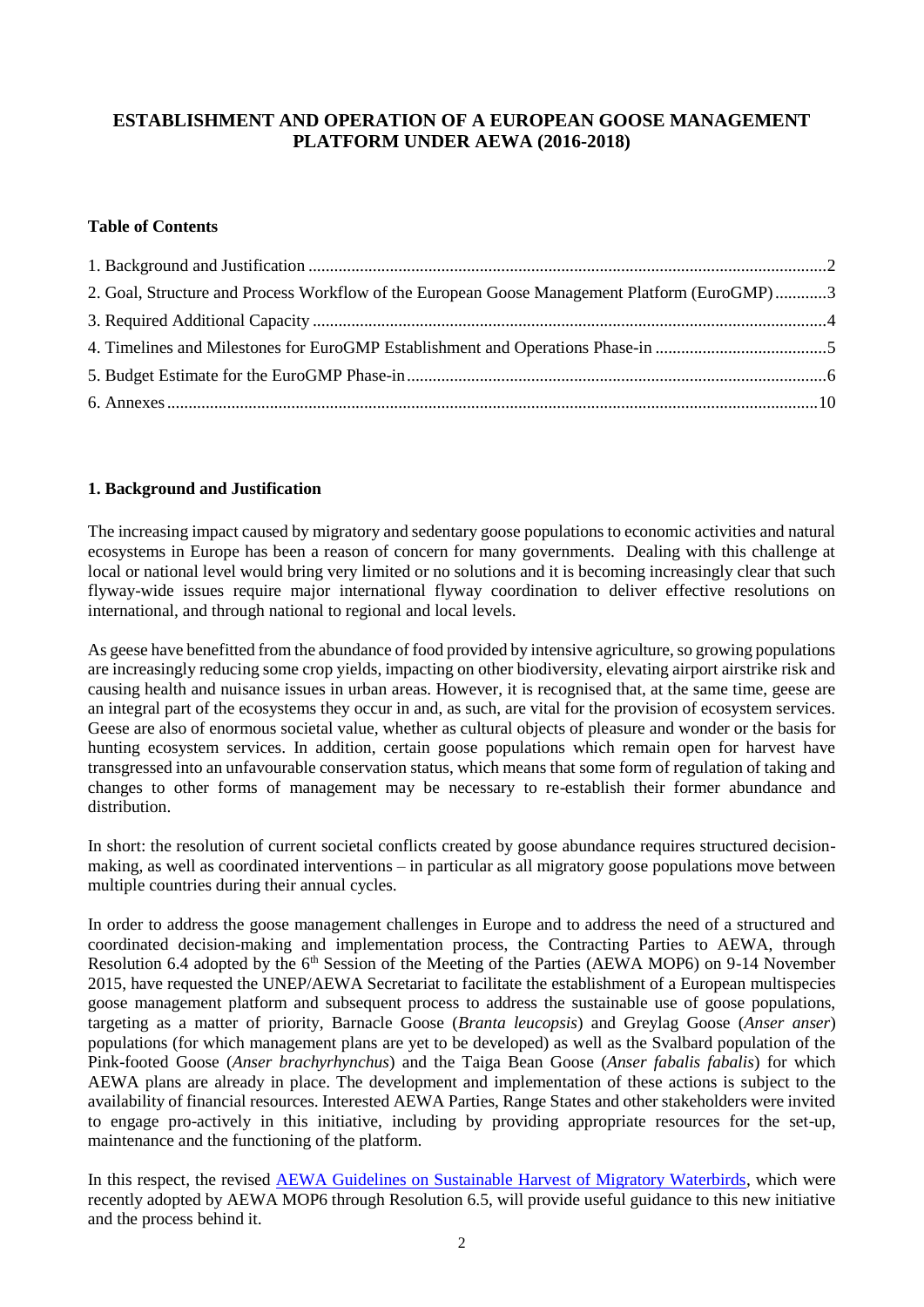#### <span id="page-3-0"></span>**2. Goal, Structure and Process Workflow of the European Goose Management Platform (EuroGMP)**

The goal of the European Goose Management Platform is to provide the mechanism for a structured, coordinated and inclusive decision-making and implementation process for the sustainable management of goose populations in Europe, with the objective of maintaining them in a favourable conservation status, while taking into account concerns of relevant stakeholders and the pertinent legislative frameworks and regulations.

A possible governance structure for flyway management has been outlined in the revised AEWA Guidelines on Sustainable Harvest of Migratory Waterbirds (see Appendix 1 to the Guidelines). This structure resembles the 'Flyway Council' used for the management of migratory waterbirds in North America. Management of geese in Europe would be a first African-Eurasian test case for multispecies management, which, if successful, can be extended in future to cover all migratory waterbird species that require management. The Terms of Reference for such a platform will include the integrated adaptive management and conservation of geese. The structure suggested for the EuroGMP is presented in *Figure 1* and includes:

- 1) AEWA European Goose Management International (inter-governmental) Working Group (corresponding to a Flyway Council) serviced by the AEWA Secretariat;
- 2) International Data Centre, which can effectively collate information for all European goose populations (coordinated with the African-Eurasian Waterbird Monitoring Partnership) and pan-European goose harvest data (coordinated with FACE and CIC);
- 3) National Working Groups.

Such an arrangement, albeit at single species level, already exists for the implementation of the AEWA Pinkfooted Goose International Management Plan and has been functioning successfully since 2013. It should be noted that the arrangement for the Pink-footed Goose will be integrated into the EuroGMP once the platform has been established and is functional.

It is suggested that the **AEWA International Working Group** meets annually to decide, at the multispecies level, on adjustments to the management frameworks, prioritisation of plan processes and exchanging of experiences. At the individual population plan level, the Working Group would be expected to follow-up on the progress of actions, agree on the adjustment of actions, and to make recommendations for implementation in the Range States. Thus, the coordination between plans can be guaranteed, and the national authorities in charge of plans as well as stakeholders will only have to attend one annual meeting which combines both the overall policy development and prioritisation as well as the individual plan processes for each individual species (*Figure 1*).

The **International Data Centre** will collate and assess population and harvest information based on input from the range states. This work shall be closely coordinated with the African-Eurasian Waterbird Monitoring Partnership and FACE/CIC. Based on updated population estimates and harvest data, the Data Centre will use state-of-the-art modelling tools to predict the annual optimal harvest of huntable populations, to be reported to the International Working Group. It is envisaged to establish an international partnership of scientific institutions to be responsible for the technical work, coordinated by Aarhus University in Denmark.

The **National Working Groups** will be responsible for the implementation of the actions recommended by the International Working Group, the provisions of the AEWA International Species Management/Action Plans for the respective populations/species, as well as ensuring the effective operation and reporting of national monitoring schemes.

The exact annual iterative process of operations of the EuroGMP will be designed after the Range States have decided on the establishment of the Platform. The Pink-footed Goose annual management cycle will be used as a basis for the process (cf. Annex 1), with additional advice provided by the North American Flyway Councils. The operational process will be regularly reviewed and adjusted, as necessary.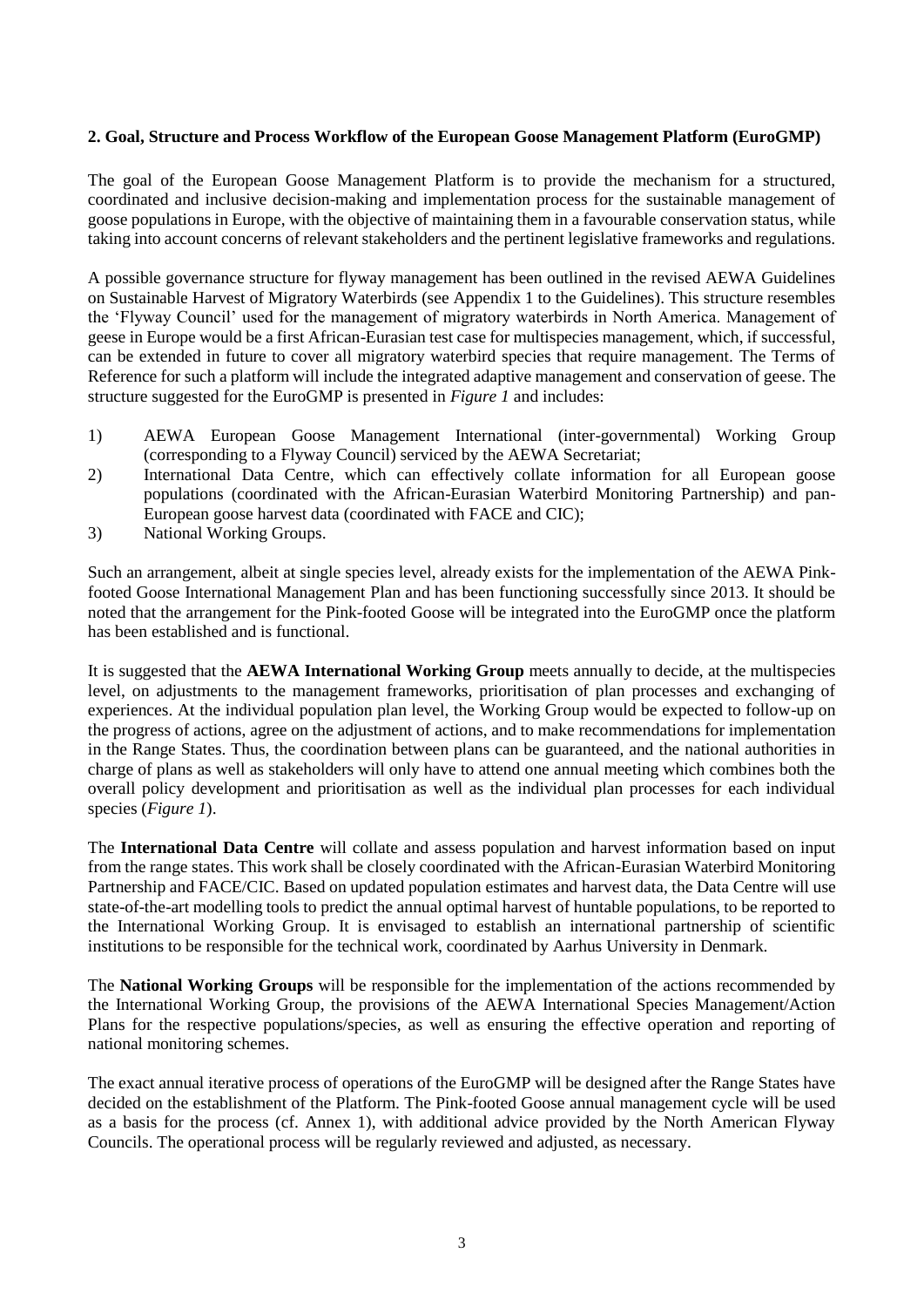

*Figure 1. Structure and process workflow of the European Goose Management Platform:* 

*p1…p6 represent individual plan processes; p4 is an example of a species with three populations, for which specific concerted actions can be agreed.*

#### <span id="page-4-0"></span>**3. Required Additional Capacity**

In order to provide effective servicing to and running of the EuroGMP it will be necessary to establish and maintain additional capacity within the bodies assigned with these servicing tasks.

#### UNEP/AEWA Secretariat

The Secretariat will service and coordinate the overall process of the EuroGMP, including its respective bodies (AEWA European Goose Management International Working Group and International Data Centre) and the participating Range States. The additional capacity required is estimated at two full-time positions, as follows:

- EuroGMP coordinator;
- Administrative assistant.

#### International Data Centre

The Centre will be established through a Memorandum of Cooperation between the UNEP/AEWA Secretariat and Aarhus University, Denmark. Aarhus University will provide the services required from the Data Centre, while the actual Centre will have a decentralised structure and will also involve expertise from other scientific institutions, as necessary. The needed capacity to be allocated to the Data Centre is estimated at 1.65 positions, as follows: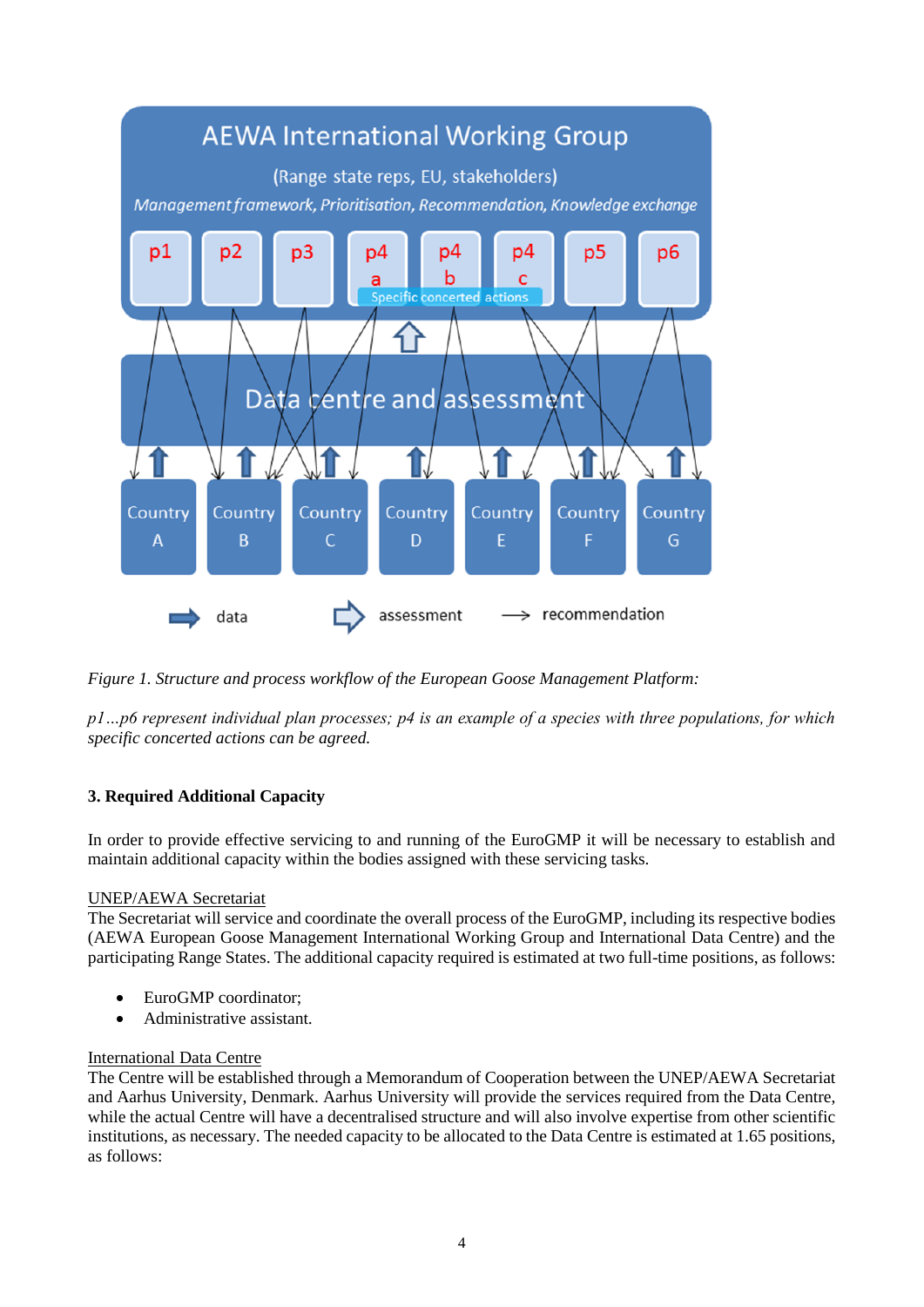- Goose monitoring coordinator (population size and harvest);
- Population modelling expert (50%);
- Lead compiler (annual review) (15%).

#### <span id="page-5-0"></span>**4. Timelines and Milestones for EuroGMP Establishment and Operations Phase-in**

The EuroGMP will be established and its operations will be phased in step-wise over the course of three years starting from 2016 until the end of 2018. At the end of this three-year period the EuroGMP will be fully operational providing a coordinated management approach to an initial six populations of four goose species involving 20 Range States (see Annex 2):

- Pink-footed Goose 1 population (Svalbard/North-west Europe);
- Taiga Bean Goose 1 population (North-east Europe/North-west Europe);
- Barnacle Goose 3 populations (East Greenland/Scotland & Ireland; Svalbard/South-west Scotland; and Russia/North-west Europe);
- Greylag Goose 1 population (NW Europe/South-west Europe).

After the three-year period of EuroGMP phase-in, the AEWA European Goose Management International Working Group will consider and decide on the possible further taxonomic extension of the Platform to cover other goose populations and species.

*Figure 2* below shows the indicative timelines for the different planning and implementation phases of the management plans for the populations of the four goose species listed above. By the end of 2018, it is envisaged that all plans will have entered the active implementation phase - depending on sufficient resources being available as well as reaching consensus amongst range states and other stakeholders).



*Figure 2. Indicative timelines of planning and implementation phases of the management plans for the initial set of six populations of four goose species in the framework of the EuroGMP. Orange bars indicate development of Adaptive Harvest Management Plan, which is to follow the development of the broader framework of the Species Management Plan (indicated as red bar). The Species Management/Action Plans for the Pink-footed Goose and the Taiga Bean Goose have already been adopted by AEWA MOP5 and MOP6 respectively.*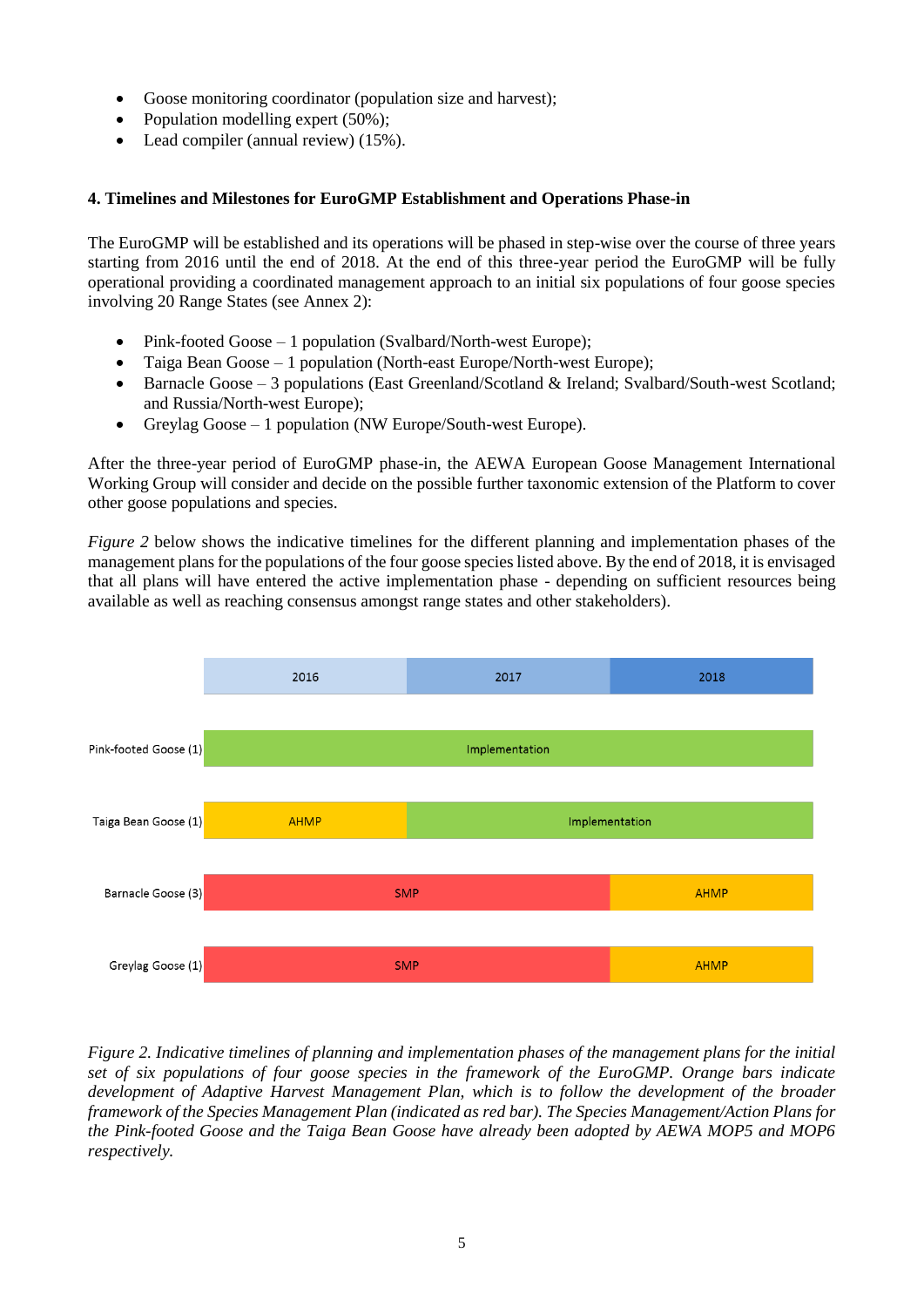The chronological list below presents the milestones in the three-year phase-in timeline of the EuroGMP; need of funding is indicated and is respectively costed in the budget section of this document (with some exceptions, see the budget section below).

## **2016**

- Initiate recruitment of a coordinator and an assistant at the UNEP/AEWA Secretariat (**funding required**);
- Initiate development of adaptive harvest management plan for the Taiga Bean Goose (**funding required**);
- Convene a meeting of the initial 20 Range States to agree on the modalities of the establishment and roll-out of the EuroGMP (**funding required**);
- Initiate management-planning processes for the Barnacle and the Greylag Geese populations (**funding required**);
- EuroGMP coordinator and assistant enter on duty at the UNEP/AEWA Secretariat;
- Recruit goose monitoring coordinator at the International Data Centre (**funding required**);
- Finalise the draft adaptive harvest management plan for the Taiga Bean Goose;
- Convene the first meeting of the AEWA European Goose Management International Working Group with focus on the Pink-footed and Taiga Bean Geese (roll-out of the Taiga Bean Goose plan implementation), which will constitute the launch of the EuroGMP (**funding required**);

## **2017**

- Recruit remaining personnel at the International Data Centre (**funding required**);
- Finalise the draft management plans for the Barnacle and the Greylag Geese populations;
- Initiate population models development for the Barnacle and the Greylag Geese populations (**funding required**);
- Convene the second meeting of the AEWA European Goose Management International Working Group with focus on the Pink-footed and Taiga Bean Geese (**funding required**).

#### **2018**

- Finalise the population models for the Barnacle and the Greylag Geese populations;
- Initiate development of adaptive harvest management plans for the Barnacle and the Greylag Geese populations (**funding required**);
- Receive approval on a temporary basis from the AEWA Standing Committee of the Species Management Plans for the Barnacle and the Greylag Geese;
- Finalise the draft adaptive harvest management plans for the Barnacle and the Greylag Geese populations;
- Formally adopt the Species Management Plans for the Barnacle and the Greylag Geese at AEWA MOP7;
- Convene the third meeting of the AEWA European Goose Management International Working Group with focus on the full set of six populations of four goose species (roll-out of the Barnacle and Greylag Geese plans implementation), which will constitute completion of the three-year EuroGMP phase-in (**funding required**).

#### <span id="page-6-0"></span>**5. Budget Estimate for the EuroGMP Phase-in**

This budget estimate summarises the resources needed at the international level to provide for the services and running of the EuroGMP throughout its phase-in period from 2016 to 2018. The items are presented in the chronological order in which they need to be funded. The only items for which no budget estimates have been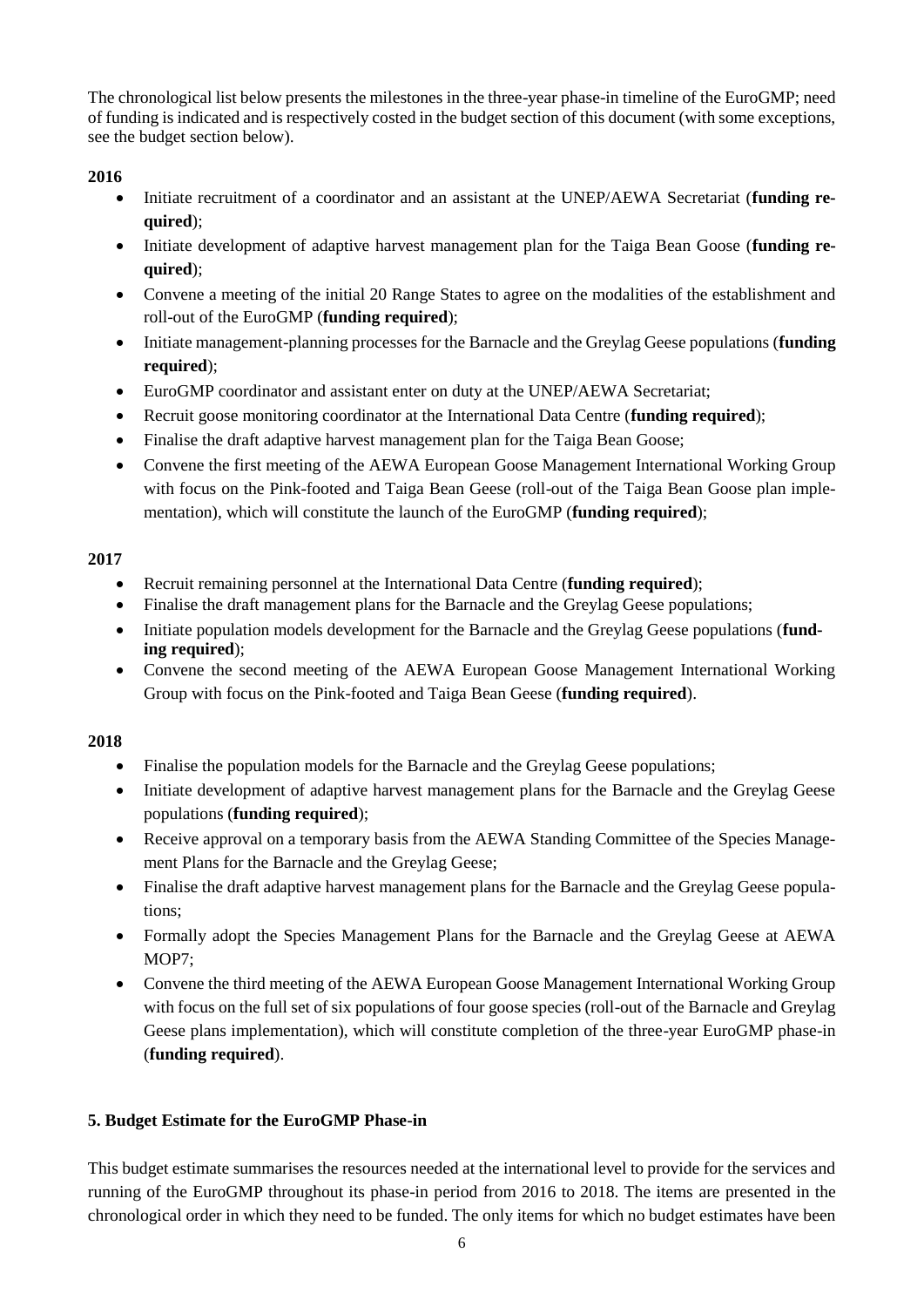indicated are the ones related to the development of the Barnacle and Greylag Geese management plans. These will require a more detailed planning and budgeting to determine more realistic estimates. This budgeting exercise will be undertaken once the Range States have taken a decision on the establishment of the Platform.

It should be noted that additional resources will need to be allocated by each participating Range State at national level to run necessary processes, such as National Working Groups, and implement the recommendations agreed amongst all Range States in the framework of the AEWA European Goose Management International Working Group, as well as the provisions of the AEWA International Species Management/Action Plans for the respective populations/species. These national-level costs are, however, not included in this budget estimate.

In the longer-term, after 2018 when the EuroGMP is fully rolled-out and operational, it is recommended that all participating Range States agree on a cost sharing formula to spread the provision of the annual resources required at international level. In the phase-in period, however, different Range States will be entering the process at different times, therefore, achieving cost sharing from the start will be challenging. It is requested that in the start-up period, at least in 2016/2017, individual Range States champion this initiative and provide the necessary funding in accordance with their financial abilities.

Two possible scenarios for the cost sharing are suggested, either (1) equal or (2) proportionate to the number of populations in each Range State.

Taking the total annual amount of 466,000 EUR, which has been estimated as necessary to facilitate the routine running of the Platform, the two cost sharing scenarios will imply the following annual costs per Range State:

#### Scenario 1 (equal sharing)

466,000 EUR equally divided amongst 20 Range States would amount to 23,300 EUR per Range State per year.

#### Scenario 2 (sharing proportionate to the number of populations in each Range States)

A preliminary overview of the goose populations per Range State is presented in Annex 2. As per this overview, sharing proportionate to the number of populations in each Range State would imply the following approximate amounts:

Range State with one population  $-11,000$  EUR/year Range State with two populations – 22,000 EUR/year Range State with three populations – 33,000 EUR/year Range State with four populations – 44,000 EUR/year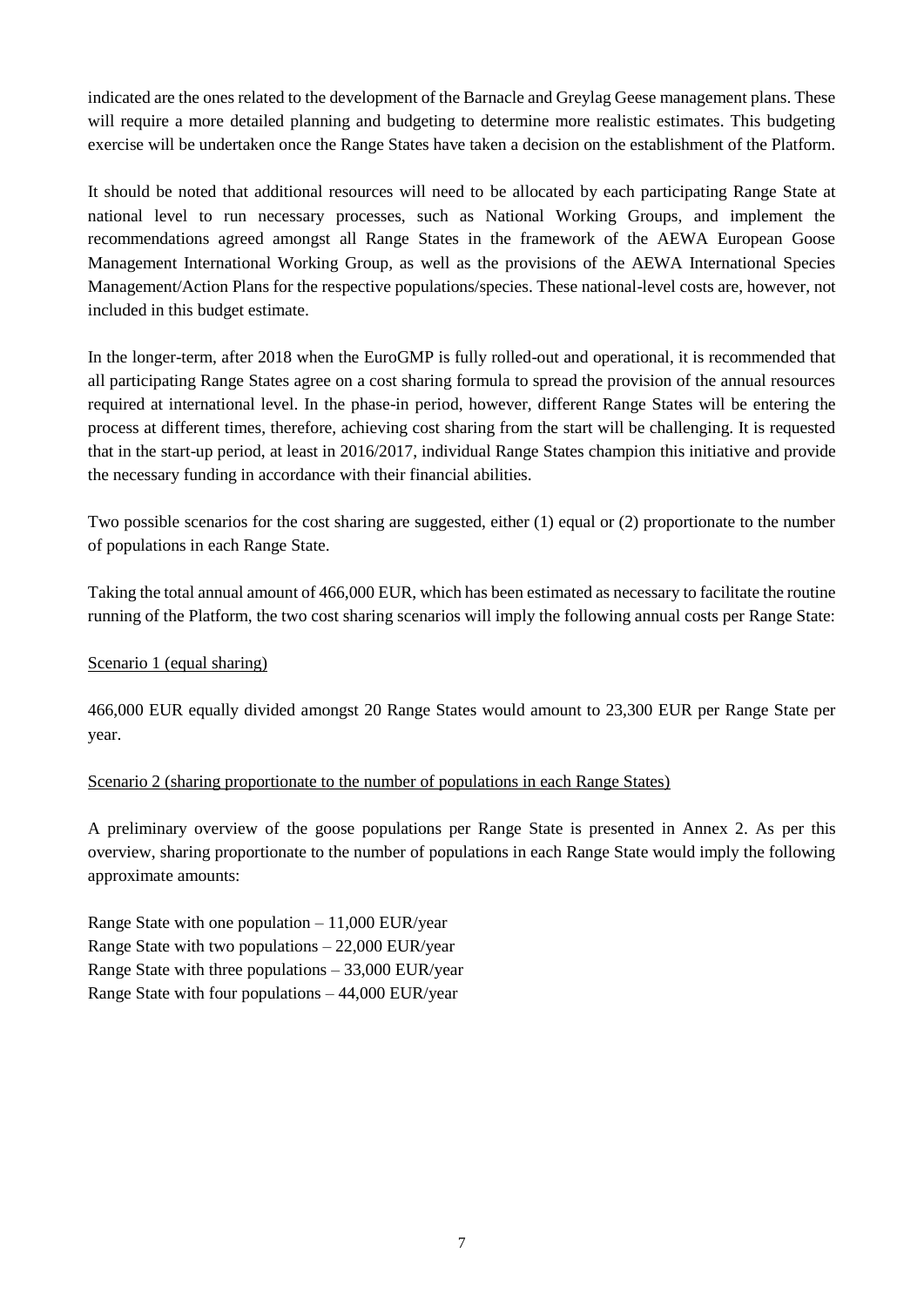*Table 1. Estimated budget for the international coordination and operation of the EuroGMP.*

Legend:

[xxx] – amounts in square brackets have been already provided or pledged

\* – funding to be provided to the UNEP/AEWA Secretariat; includes 13% UNEP Programme Support Costs

\*\* – funding to be provided directly to Aarhus University

\*\*\* – excluding costs for Barnacle and Greylag Geese management plans development# – only eligible range states and invited experts to receive travel support

– shaded in green are one-off costs, which will not occur annually **Green** 

| <b>Items/services</b>                                            | <b>Cost (EUR)</b>  |
|------------------------------------------------------------------|--------------------|
| 2016                                                             |                    |
| EuroGMP coordinator (UNEP/AEWA Secretariat)*                     | [142,000]          |
| Administrative assistant (UNEP/AEWA Secretariat)*                | [80,000]           |
| Taiga Bean Goose adaptive harvest management plan development**  | [10,000]           |
| EuroGMP Range States negotiation meeting*#                       | [25,000]           |
| Barnacle Goose Species Management Plan development*#             | N/A                |
| Greylag Goose Species Management Plan development*#              | N/A                |
| Operational budget EuroGMP coordination (UNEP/AEWA Secretariat)* | 35,000             |
| Goose monitoring coordinator (International Data Centre)**       | 96,000             |
| Operational budget International Data Centre**                   | 20,000             |
| 1st AEWA European Goose Management IWG meeting*#                 | 25,000             |
| <b>Total</b>                                                     | 433,000 (remaining |
|                                                                  | balance to be      |
|                                                                  | provided 176,000)  |
|                                                                  |                    |
| 2017                                                             |                    |
| EuroGMP coordinator (UNEP/AEWA Secretariat)*                     | 142,000            |
| Administrative assistant UNEP(AEWA Secretariat)*                 | 80,000             |
| Operational budget EuroGMP coordination (UNEP/AEWA Secretariat)* | 35,000             |
| Goose monitoring coordinator (International Data Centre)**       | 96,000             |
| Population modelling expert (International Data Centre)**        | 48,000             |
| Lead compiler (annual review) (International Data Centre)**      | 20,000             |
| Operational budget International Data Centre**                   | 20,000             |
| Barnacle Goose population model development**                    | N/A                |
| Greylag Goose population model development**                     | N/A                |
| 2 <sup>nd</sup> AEWA European Goose Management IWG meeting*#     | 25,000             |
| <b>Total</b>                                                     | 466,000            |
|                                                                  |                    |
| 2018                                                             |                    |
| EuroGMP coordinator (UNEP/AEWA Secretariat)*                     | 142,000            |
| Administrative assistant (UNEP/AEWA Secretariat)*                | 80,000             |
| Operational budget EuroGMP coordination (UNEP/AEWA Secretariat)* | 35,000             |
| Goose monitoring coordinator (International Data Centre)**       | 96,000             |
| Population modelling expert (International Data Centre)**        | 48,000             |
| Lead compiler (annual review) (International Data Centre)**      | 20,000             |
| Operational budget International Data Centre**                   | 20,000             |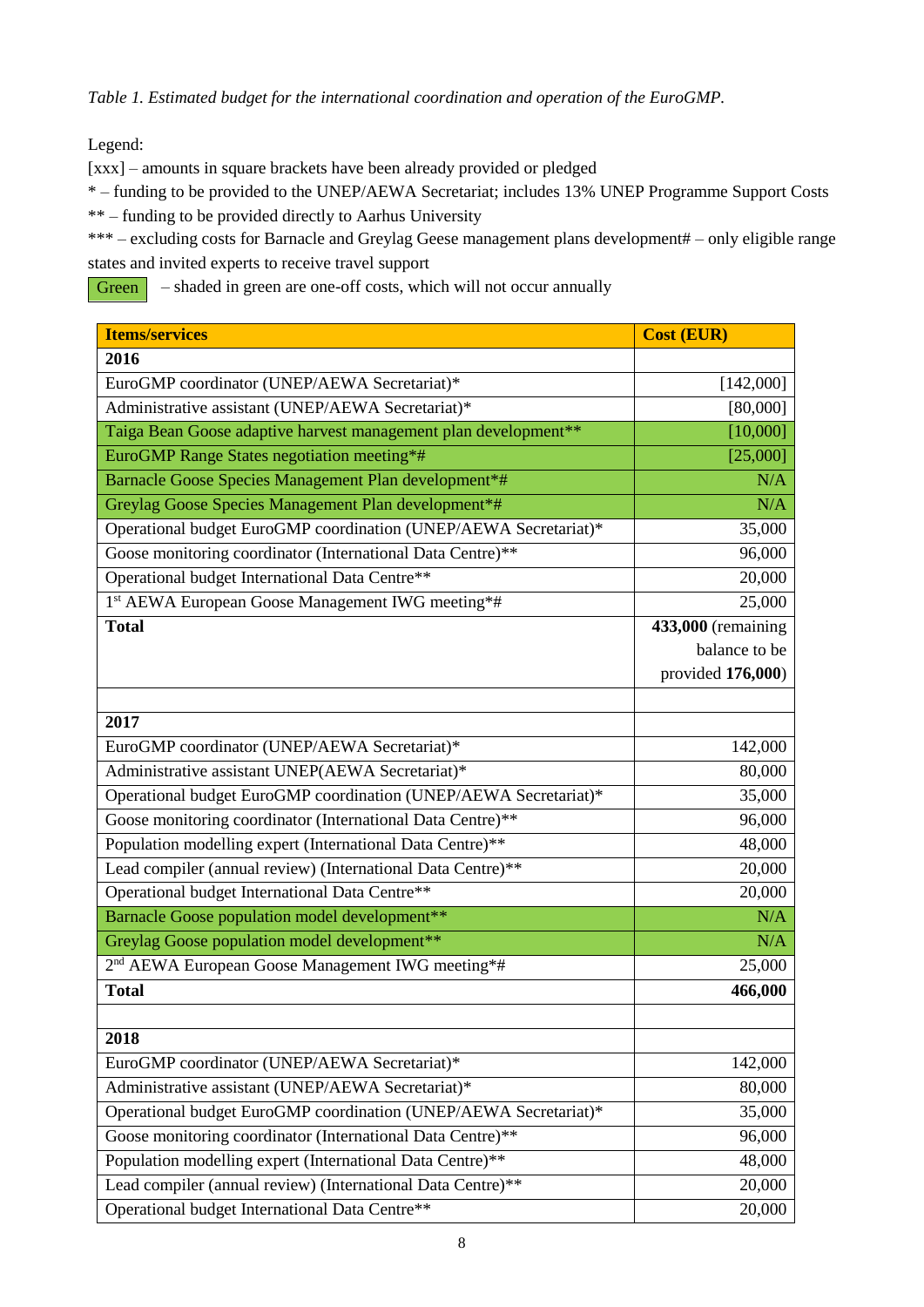| <b>Items/services</b>                                                     | <b>Cost (EUR)</b> |
|---------------------------------------------------------------------------|-------------------|
| Barnacle Goose adaptive harvest management plan development <sup>**</sup> | N/A               |
| Greylag Goose adaptive harvest management plan development <sup>**</sup>  | N/A               |
| 3 <sup>rd</sup> AEWA European Goose Management IWG meeting*#              | 25,000            |
| <b>Total</b>                                                              | 466,000           |
|                                                                           |                   |
| <b>Grand</b> total                                                        | $1,365,000***$    |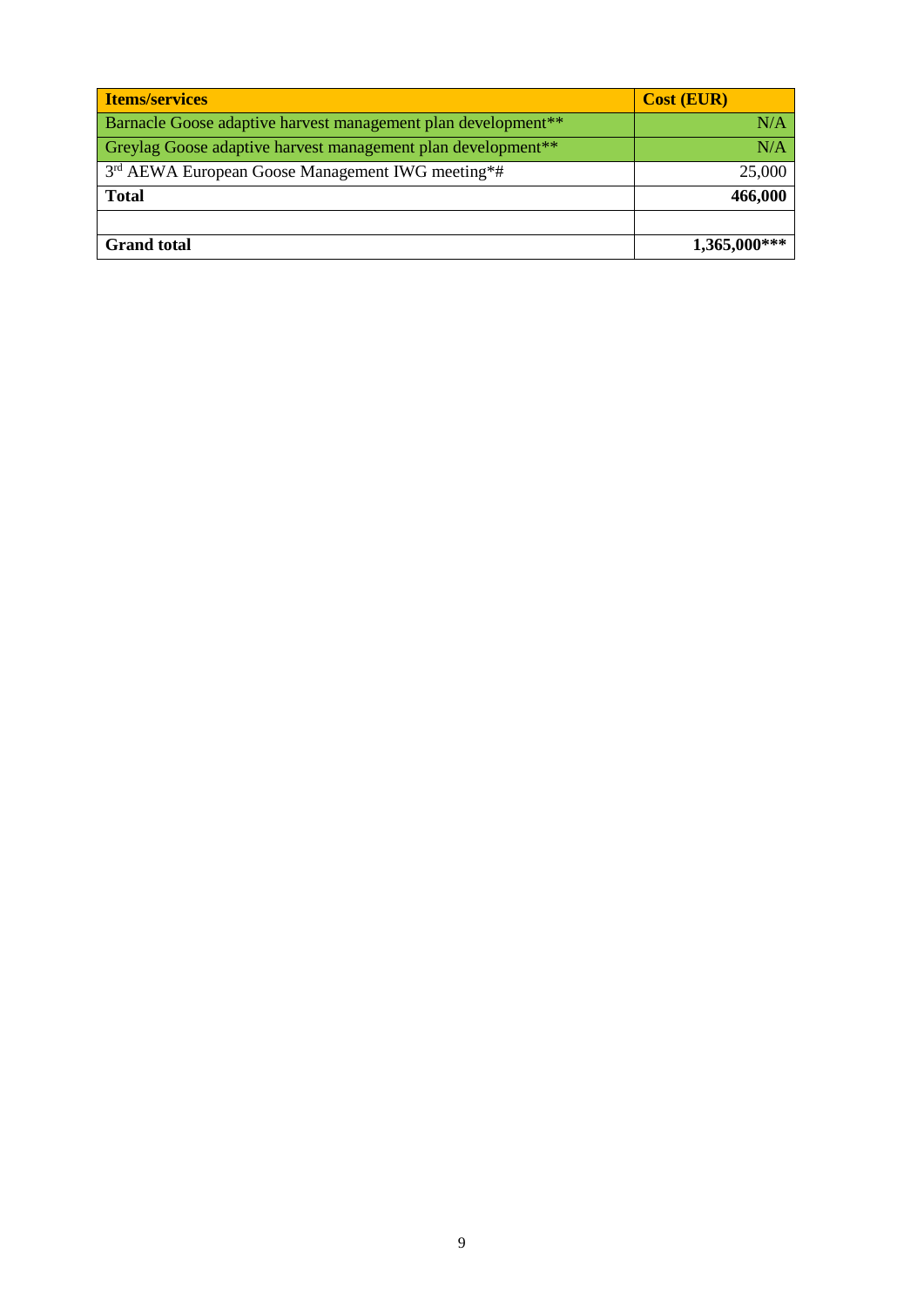#### <span id="page-10-0"></span>**6. Annexes**

*Annex 1. Annual Routines (indicated in terms of months of action of a given activity) in monitoring and decision-making under the adaptive management framework of the AEWA International Management Plan for the Pink-footed Goose. The plan is coordinated between Norway, Denmark, the Netherlands and Belgium, and an International Working Group, composed of national authorities, stakeholders and experts, oversees the process and provides guidance on national implementation.* 

*In this case, the allowable harvest for the forthcoming hunting season is projected in June/July and communicated for implementation in the range states where the species has an open season (currently Norway and Denmark). Accordingly, the countries decide on national regulations to adjust the level of harvest. Crucial to the process is the close coordination of monitoring of the population size, demographic variables and the harvest in the involved countries as well as an agreement on the decision-making process. See details at [http://pinkfootedgoose.aewa.info](http://pinkfootedgoose.aewa.info/) .*